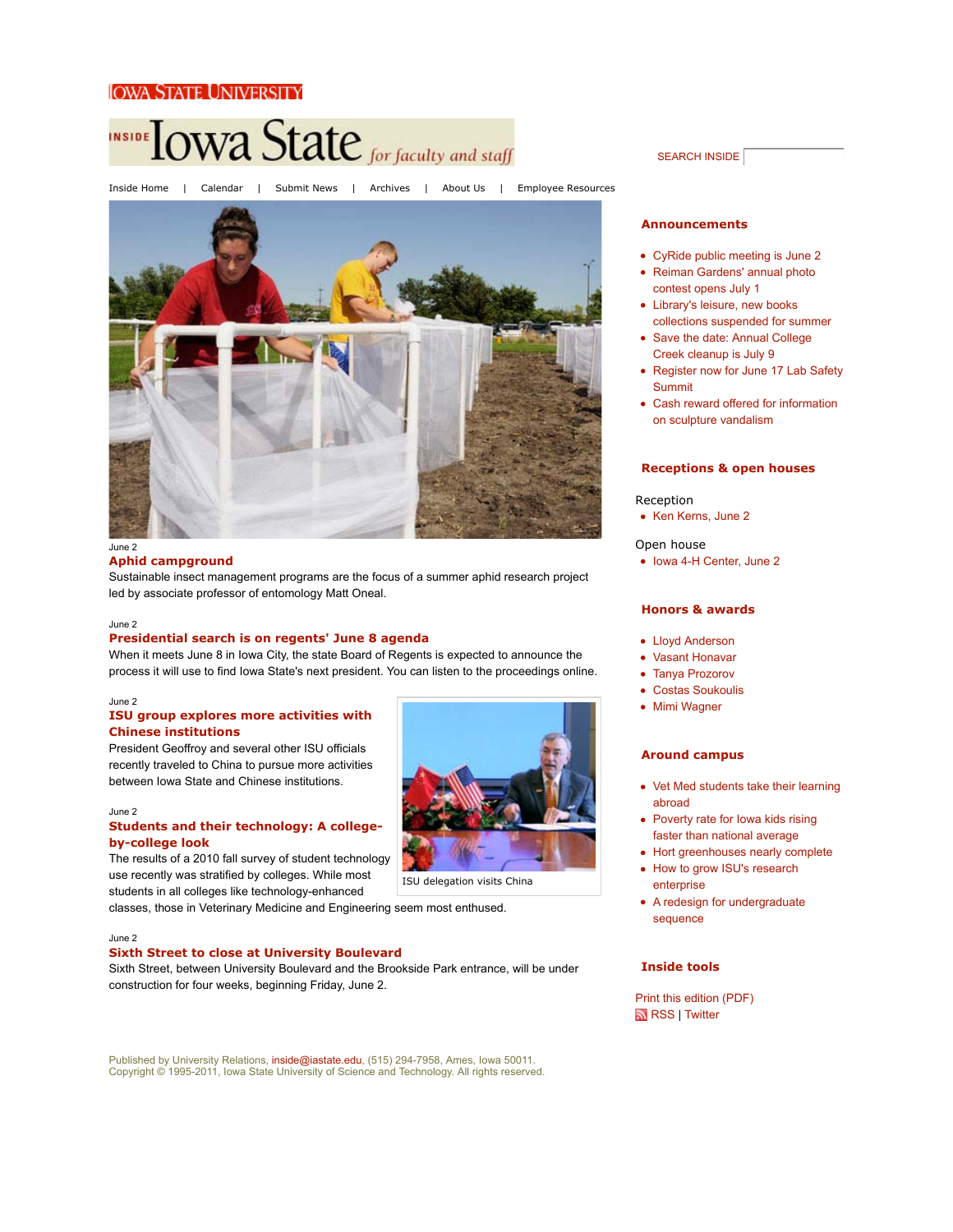Iowa State University



| <b>SEARCH INSIDE!</b> |  |
|-----------------------|--|
|-----------------------|--|

June 2, 2011



# **Aphid campground**

After transplanting week-old soybean plants, seniors Jake Smith (biology) and Megan Krumbholz (math) cover each with an insect tent in a field plot north of the Insectary. Their efforts are part of summer aphid research led by associate professor of entomology Matt Oneal, whose work focuses on developing ecologically and economically sustainable insect management programs for the soybean plant. *Photo by Bob Elbert*.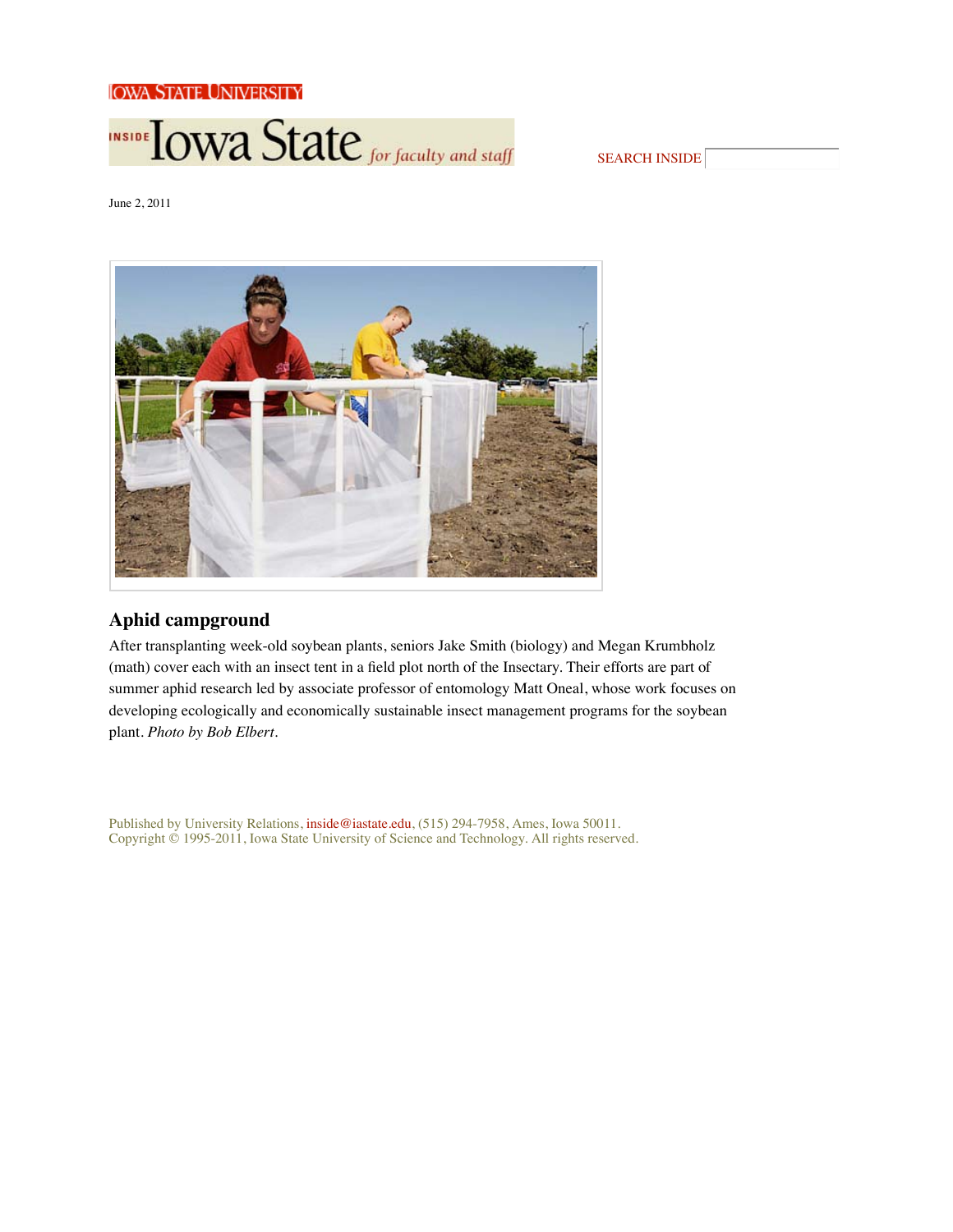

SEARCH INSIDE

June 2, 2011

# **Presidential search is on regents' June 8 agenda**

by Anne Krap

The search for the next Iowa State president will be an item of discussion when the state Board of Regents meets June 8 in Iowa City. A full agenda will beannounced June 3.

A live audio stream of the meeting is available from the board's website. Newly appointed and Iowa Senate-approved regents Nicole Carroll, Katie Mulholland and Bruce Rastetter will participate in their first board meeting.

## **Presidential search**

The regents are expected to announce a search process and approve a set of core qualities desired in ISU's next president. At its April 28 meeting, the board heard presentations from four executive search rms: Isaacson Miller, Boston; Greenwood/Asher and Associates, Miramar Beach, Fla.; R. William Funk and Associates, Dallas; and Parker Executive Search, Atlanta. One of the firms could be hired to assist with the search.

President Gregory Geoffroy announced in March that he will leave his post by July 31, 2012.

# **Budget discussion delayed**

At this point, no discussion is anticipated of the universities' FY12 operating budgets. ISU budget leaders await a final decision in the Iowa Legislature on the state's budget, including appropriations for higher education. Associate vice president for budget and planning Ellen Rasmussen told a campus open forum crowd May 26 that she anticipates the board will discuss and approve university budgets at its next meeting, Aug. 4 in Cedar Falls.

She said she is hopeful that Iowa State's July payroll reflects salary increases awarded for FY12.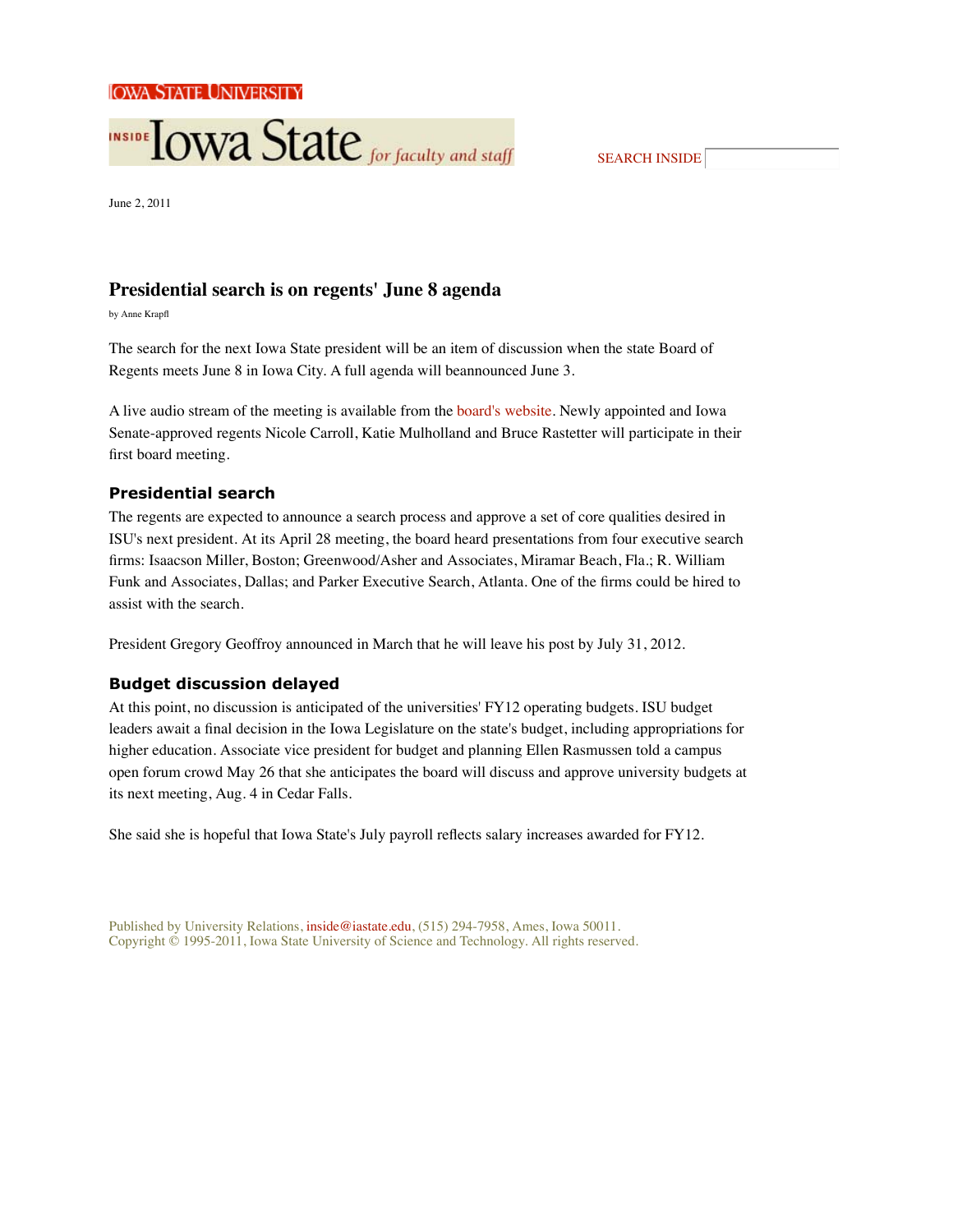

SEARCH INSIDE

June 2, 2011



# **ISU group explores more activities with Chinese institutions**

President Gregory Geoffroy and eight other ISU officials just returned from a week in China, where they visited Chinese universities and the China Academy of Agricultural Sciences.

Geoffroy said the visit was intended to strengthen current relationships and create new ones with Chinese institutions that have agriculture, engineering, design and veterinary medicine programs. Through agreements, the institutions intend to create more opportunities for ISU students to study in China and Chinese students to come to Iowa State, and to foster faculty exchanges and joint research programs between ISU and Chinese professors.

Accompanying Geoffroy on the visit were: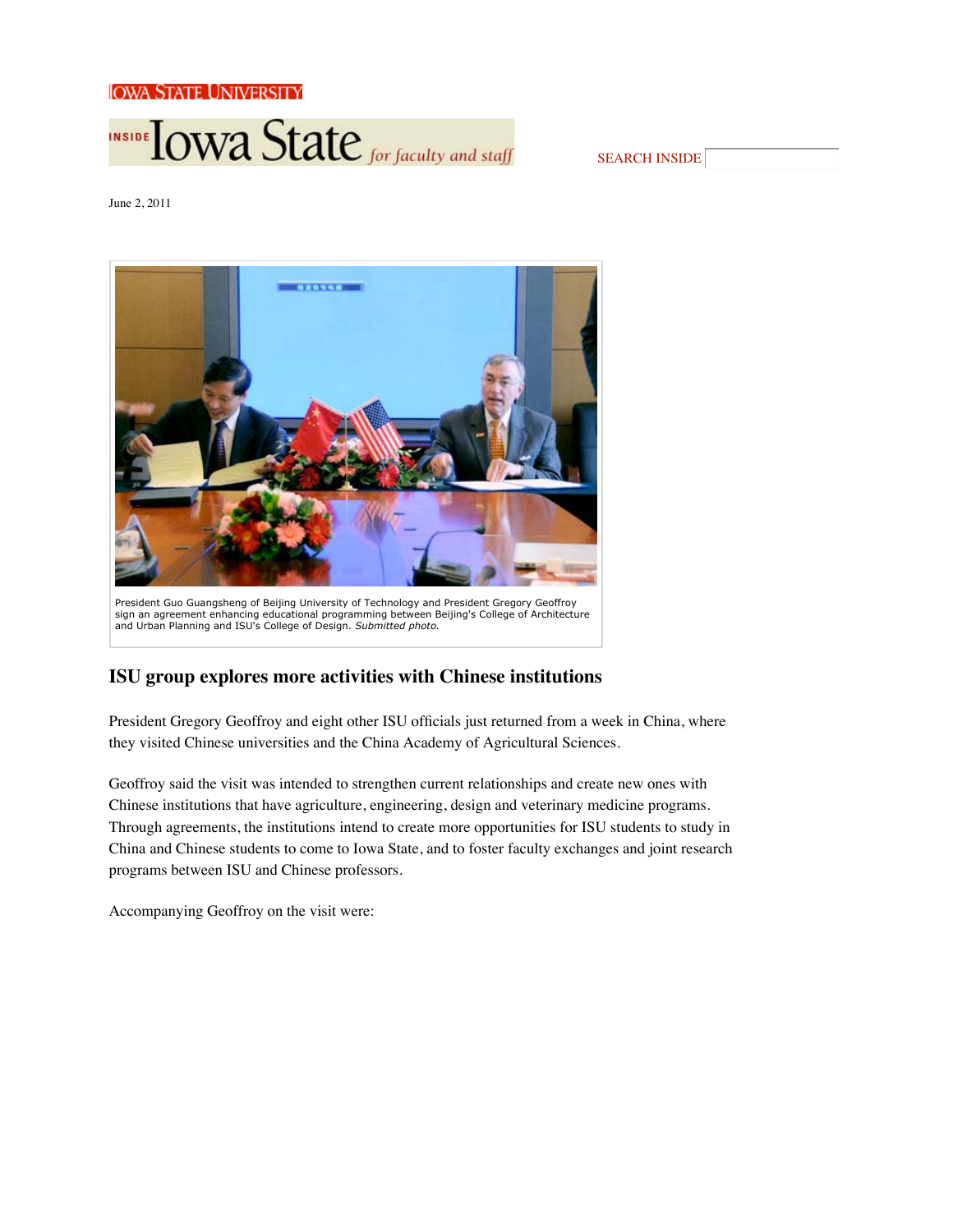- Sharron Quisenberry, vice president for research and economic development
- Lisa Nolan, dean of the College of Veterinary Medicine
- Luis Rico-Gutierrez, dean of the College of Design
- Hongwei Xin, professor of agricultural and biosystems engineering and director of the Egg Industry Center
- Patrick Schnable, professor of agronomy and director of the Center for Plant Genomics
- Ann Marie Fiore, professor of apparel merchandizing and design
- Chiu-Shui Chan, professor of architecture
- Difei Shen, program coordinator of Global Agriculture Programs, College of Agriculture and Life Sciences

The ISU delegation also met with several Iowa State alumni who live in China.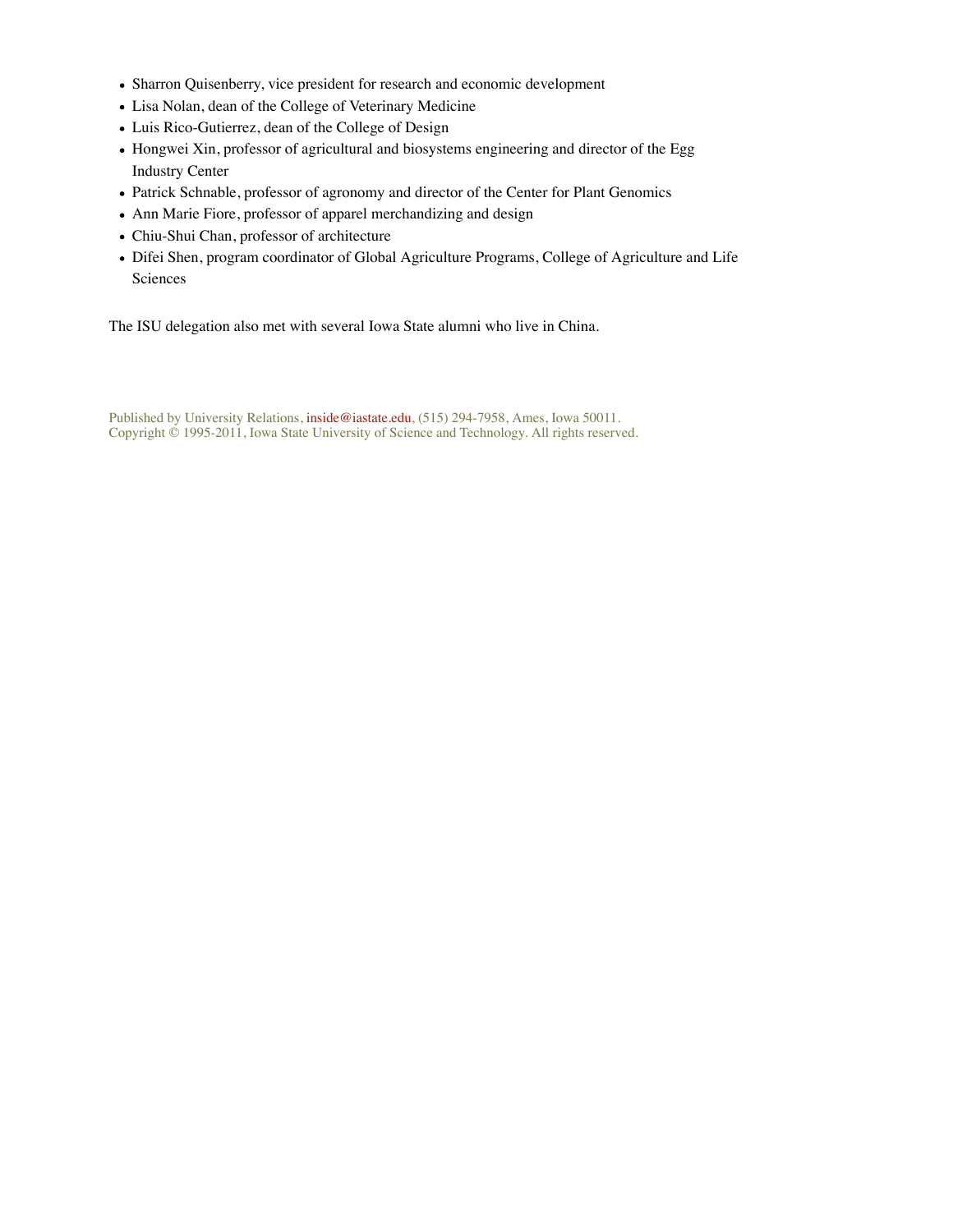

June 2, 2011

# **Student tech survey results now available by college**

by Diana Pounds

Students in the Colleges of Business and Human Sciences are more likely to have smart phones than those in other colleges. And while a big percentage of students in all colleges like to have technology integrated in their classes, those in Veterinary Medicine and Engineering seem most enthused, registering 97 percent and 95 percent approval rates, respectively, of technology-enhanced classes.

These are some of the results of a 2010 fall survey of student technology use. The survey, developed by ComETS, a group of faculty and staff interested in educational technology, and the Research Institute for Studies in Education, was recently stratified by colleges.

# **Survey reports**

- Original Student Survey Report (PDF)
- Student Survey Results by College (PDF)

Nearly 1,300 students responded to the survey, which was intended to identify how students use technology in and out of class and how satisfied they are with educational technology at Iowa State. (See April 14 *Inside* article.)

| <b>Tech gear ownership</b> |                             |  |               |                               |       |          |       |  |  |
|----------------------------|-----------------------------|--|---------------|-------------------------------|-------|----------|-------|--|--|
|                            | CALS BUS DES ENG HS LAS VET |  |               |                               |       |          |       |  |  |
| Cell phone                 | 98.5                        |  |               | 98 4 100 99 4 98 7 97 5 100   |       |          |       |  |  |
| Laptop                     | 92.8                        |  |               | 87.3 89.6 91.4 90.4 91.2 100  |       |          |       |  |  |
| Desktop computer           | 22.6                        |  |               | 29 6 18 4 29 9 31 8 32 4 28 1 |       |          |       |  |  |
| <b>Smart phone</b>         | 56.1                        |  |               | 87 8 52 3 70 3 82 7 68        |       |          | 55.7  |  |  |
| <i>iPhone/touch</i>        | 34.9                        |  |               | 47.6 34.7 44.1 44.2 44.9 15.6 |       |          |       |  |  |
| Droid                      | 37                          |  |               | 12 14 106 12675               |       |          | 18.2  |  |  |
| Blackberry                 | 12.7                        |  | 16.9 10.8 9.7 |                               | 15287 |          | -18.8 |  |  |
| Windows Mobile Device      | 48                          |  |               | 11 3 5 4 5 9 10 7 6 9 3 1     |       |          |       |  |  |
| <b>Nethook</b>             | 54                          |  | $12.268$ 10.9 |                               |       | 11 3 3 1 |       |  |  |

## **Selected survey results by college**

# **Technology in class**

**CALS BUS DES ENG HS LAS VET**

SEARCH INSIDE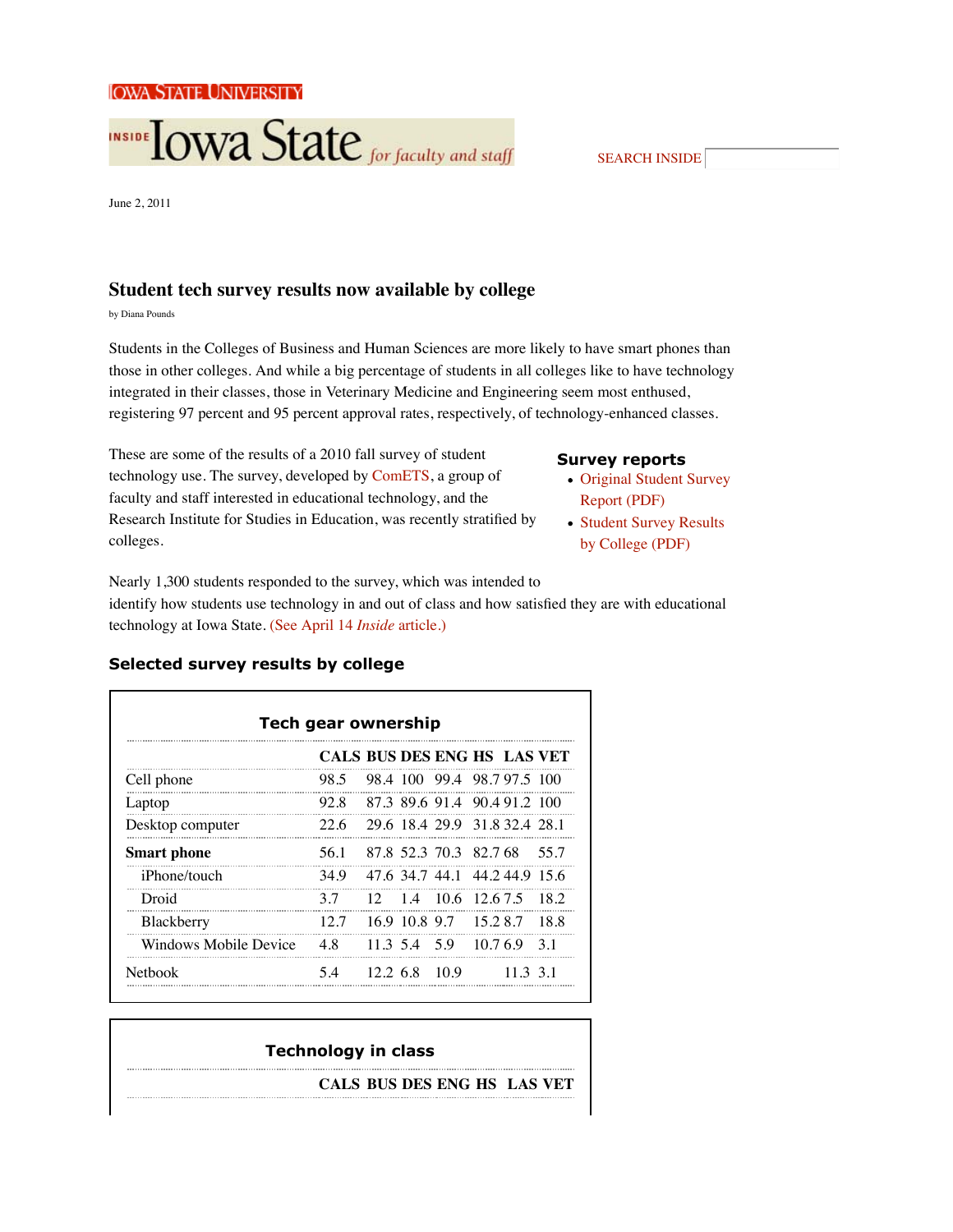|                                                                         | (Percentage agreeing with<br>statements below) |    |    |  |                                    |           |  |  |  |
|-------------------------------------------------------------------------|------------------------------------------------|----|----|--|------------------------------------|-----------|--|--|--|
| Learning is enhanced                                                    | 88.2                                           |    |    |  | 92 86.8 93.6 88.2 87.7 93.8        |           |  |  |  |
| Interaction with classmates is $52.9$ $75$ $59.8$ $58.7$ 63<br>enhanced |                                                |    |    |  |                                    | 52.6 59.4 |  |  |  |
| Interaction with instructors is 58.9<br>enhanced                        |                                                | 76 | 65 |  | 69.4 69.4 62.8 75                  |           |  |  |  |
| Class time is used more<br>effectively                                  | 76.4                                           |    |    |  | 78.3 72.7 82.5 77.3 71.9 84.4      |           |  |  |  |
| Instructors seem comfortable 68.8<br>using WebCT                        |                                                |    |    |  | 72.8 63.6 71.9 72.4 74.7 71.9      |           |  |  |  |
| It is easy to access WebCT                                              |                                                |    |    |  | 88.2 92.8 89.5 88.9 94.1 88.6 87.6 |           |  |  |  |
| I like to have technology<br>integrated into my classes                 | 87.2                                           |    |    |  | 92.8 84.4 95.4 88.9 87.3 96.9      |           |  |  |  |
| I can get adequate technical<br>assistance when I need it               | 75.7                                           |    |    |  | 79.2 79.2 88.9 86.2 81.1 84.4      |           |  |  |  |
| Overall, I'm satisfed with<br>WebCT                                     | 86.1                                           |    |    |  | 90.4 85.5 81.4 89.5 83             | 87 6      |  |  |  |